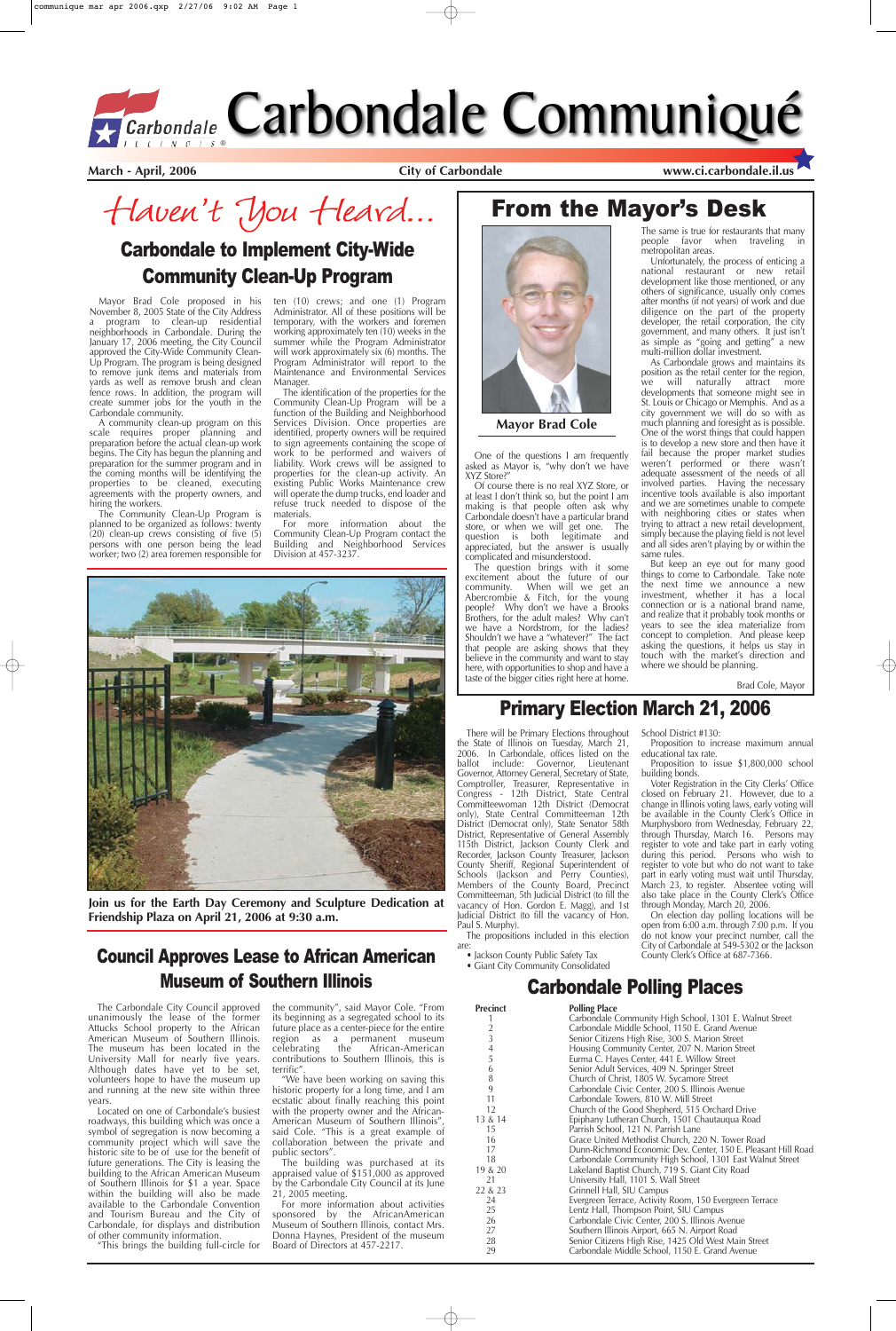**2** Carbondale Communiqué

## Incentivos disponibles para constucción de nuevas residencias

# Neighborhood Groups Work to Promote Community Relations



**Community members gather for a Neighborhood Alliance Meeting to encourage networking within and among Carbondale's neighborhoods.**

Carbondale es una comunidad bonita, dinámica y creciente y queremos que usted la convierta en su hogar. En meses recientes la Ciudad de Carbondale ha dado pasos significactivos para estimular el crecimiento a través de la eliminación de impuestos de propiedad, construcción y<br>expansión de instalaciones instalaciones escolares, y ahora la Ciudad ha dado pasos agresivos para reducir el costo del desarrollo de una nueva subdivisión en la Ciudad y está suministrando incentivos para la construcción de casas nuevas a través del Programa de Vivienda Propia de la Ciudad de Carbondale.

El Programa de Vivienda Propia suministra incentivos financieros para el desarrollo de nuevas subdivisiones y para la construcción de nuevas estructuras residenciales en lotes existentes dentro de o adyacentes a los límites de la Ciudad. El programa consta de dos componentes:

• Subvención para el Mejoramiento de Infraestructura - Designada a ofrecer incentivos para desarrollar nuevas subdivisiones en la Ciudad para la construcción de unidades habitacionales para ser ocupadas por sus propietarios.

• Subvención para la Construcción de Casas Nuevas - Destinada a la construcción de casas nuevas en subdivisiones existentes y en propiedades de relleno en la Ciudad al ofrecer incentivos a constructores y a futuros dueños de viviendas.

La Ciudad de Carbondale ha establecido el Programa de Mejoramiento de Infraestructura para suministrar incentivos financieros a urbanizadores que vayan a construir nuevas subdivisiones y nuevas estructuras residenciales unifamiliares. Estas nuevas casas pueden ser construidas en cualquiera de las nuevas subdivisiones o en las subdivisiones existentes y en los lotes de relleno en cualquier parte de la Ciudad. La Subvención para el Mejoramiento de Infraestructura ofrece a los urbanizadores de nuevas subdivisiones \$5,000 por lote mejorado. Para efectos de la subvención, un lote mejorado debe consistir de una estructura residencial de hasta cuatro unidades

de vivienda dependiendo de la clasificación de zonas del terreno. Además, cualquier permiso de construcción o los cargos del certificado de zona que la Ciudad de Carbondale cobra se eximen, una vez que una estructura residencial nueva se construya en los lotes. Los cargos de agua y alcantarillado también se eximen bajo esta subvención.

Hay expectativas razonables para que en un plazo de tres años se logre la meta de construir 200 viviendas nuevas en Carbondale. La inversión de la Ciudad en este nuevo Programa de Vivienda Propia será de más de \$1 millón, creando el programa de construcción de viviendas de más empuje de la región.

También existen lotes ya desarrollados a lo largo y ancho de la comunidad que están disponibles para la construcción de casas nuevas y estamos animando a los residentes de Carbondale y de las áreas circundantes a que construyan casas nuevas en estos lotes como también en las nuevas subdivisiones.

La Subvención para la Construcción de Nuevas Casas ofrece a los constructores un pago de \$3,500 al completar la construcción de una estructura residencial nueva. Todos los cargos por construcción y certificado de zona, así como también los cargos por el agua de la Ciudad y el alcantarillado se eximen bajo esta subvención.

La construcción de nuevas casas es una prioridad en todas las áreas residenciales de la comunidad. Estos incentivos se ofrecen por la Cidudad como un medio de acelerar rápidamente el desarrollo para satisfacer las demandas del mercado. Aunque las tasas de interés de las hipotecas han estado subiendo ligeramente en las semanas recientes, todavía nos encontramos en el mercado más ventajoso para la compra de casas que se haya visto en los últimos 40 años. Únase a nuestra comunidad y

realice su mudanza a Carbondale. Para más información sobre el Programa de Vivienda Propia, póngase en contacto con Beth Ponce, Director de Servicios de Desarrollo de la Ciudad de Carbondale, al 457-3235.

### Housing Rehabilitation and Homebuyer Assistance Funds Available

received approval from the Illinois Housing Development Authority for federal HOME program funds. The most recent grant will assist lower-income persons with the cost of rehabilitating their owneroccupied homes.

regulations. Under the City's revised gambling ordinance, raffles conducted in accordance with the Illinois Raffles Act are legally permitted.

The Single Family Owner Occupied Rehabilitation (SFOOR) program assists lower-income<br>owner-occupants with the owner-occupants with the rehabilitation of homes in three parts of the City: Northeast Carbondale; Tatum Heights; and the part of Northwest Carbondale east of Little Crab Orchard Creek and south of the former rail line to Murphysboro. The assistance is in the form of a forgivable loan at zero percent interest. Based on the amount of assistance provided, if the person owns and occupies the home between five and ten years, the loan will be completely forgiven. If the home is sold or vacated sooner, the amount to be paid back will be pro-rated based on the length of time the home was owned and occupied.

The City of Carbondale has live in and occupy their home in one of the target areas and who have low- and very low-incomes. Income limits set by the U. S. Department of Housing and Urban Development for participation are based on the number of persons in the household. Currently, the income limits are: 1 person- \$27,650; 2 persons-\$31,600; 3 persons-\$35,800; 4 persons- \$39,500; 5 persons-\$42,700; 6 persons-\$45,850; 7 persons- \$49,000; and 8 persons-\$52,150. These income limits may increase slightly in the near future.

Eligibility for the SFOOR program is limited to persons who

Persons who are interested in the housing rehabilitation program should contact Tracy Hays at 457- 3237 or visit the Building and Neighborhood Services Office in Room 204 of the City Hall/Civic Center to be placed on a mailing list to receive application materials. Questions about the SFOOR program can be addressed to Marilyn James, Housing Programs Administrator at 457-3246. It is anticipated that applications will be taken beginning in April 2006. The SFOOR funding was approved for a two-year time. This means that the only time applications will be taken for this program for the next two years is this year.

The City still has funds available from the HOME Program's Homebuyer Assistance Program. This program assists lower-income persons with the purchase and rehabilitation of a home located within Carbondale city limits. The City can provide funds toward the down payment and closing costs of the home. The maximum the City can assist with the purchase and rehabilitation of the home is \$40,000. The assistance provided is in the form of a forgivable loan as described above.The home purchaser must provide at least \$1,000 towards the purchase price, and qualify for and obtain financing from a participating lender. The same income limits apply to the Homebuyer Assistance Program as to the SFOOR program as listed above.

Persons interested in applying for the Homebuyer Assistance Program should contact the Western Egyptian Economic Opportunity Council at (618) 965- 3193.

### Wanted: Housing Rehabilitation Contractors

The City is seeking additional contractors to work in the Housing<br>Rehabilitation Program. Rehabilitation Contractors experienced in building and renovating homes are encouraged to contact the Building and Neighborhood Services

Division at 457-3237 if they are interested in participating in the Housing Rehabilitation Program. The City is an equal opportunity contractor and encourages minority and women owned businesses to consider this

contracting opportunity. The City also is seeking contractors who are licensed by the State of Illinois to perform lead-based paint<br>mitigation in homes being mitigation in homes rehabilitated.

### Carbondale Bikeway Maps Available

Bicycle enthusiasts in Carbondale and surrounding areas have a resource to take advantage of when planning their recreational bicycling or for utilizing as a means of safe transportation by bicycle through the City. The Carbondale Bikeway Map identifies Carbondale's on-street and offstreet bikeways. The Bikeway Map also includes the Illinois Official

Bicycle Map for Jackson County and the Surrounding Area, and Bicycle Rules and Safety Tips. The maps are available at Carbondale Bicycle Shops, the Carbondale Chamber of Commerce, the Carbondale Convention and Tourism Bureau, the Carbondale Police Department , and the information booth located in the Carbondale City Hall/Civic Center.

#### License Required to Conduct Raffles in the City

and clarifying the City's gambling

On September 6, 2005, the business, a raffle license must first Carbondale City Council be obtained from the City of approved an ordinance amending Carbondale. The fee for a onetime raffle license is \$20.00 and

The City's Raffle Ordinance is based on state law. If your organization conducts a raffle in Carbondale or an organization conducts a raffle at your place of the fee for an annual license which permits an unlimited number of raffles is \$200.00. There are no provisions in the ordinance for the fees to be waived.

The ordinance limits the amount of a raffle to \$100,000.00 and a single raffle ticket to a maximum of \$200.00. The raffle

manager is required to provide a fidelity bond in order to assure that the organization will be reimbursed in the event of loss or

theft of raffle money and/or prizes. To request a copy of the Raffle Application please contact the City Clerk's Office at 457-3280. The application and fee for a raffle license should be submitted to the City Clerk, City of Carbondale, 200 South Illinois Avenue, Post Office Box 2047, Carbondale, Illinois 62902.

# Youth Award Nominations Due March 31, 2006

Each year the City of Carbondale recognizes the community service contributions of its youth. The City invites you to nominate a youth who has gone above and beyond expectations. The City is looking for youths who represent a healthy lifestyle, are committed to serving others, and who serve as a role model, making a difference through their actions, and leadership in our community.

Outstanding Youth and the Youth Volunteer of the Year winners will be recognized at a ceremony to be held during the City Council Meeting on May 2, 2006, followed by a reception. Invitations will be sent to the winners, their families, nominators, elected officials and the media.

Middle school and high school students may be nominated for the Outstanding Youth Award in recognition of their efforts in exceeding expectations as a role model, through community service and/or helping others. Youth

Volunteer of the Year nominees must be high school juniors or seniors, have a least a B+ grade point average, completed 50 volunteer hours of community service and participated in other community activities.

Nominators may be youth or adults who know of a special person. Nomination forms are available in the Mayor's Office and are due March 31, 2006. To obtain a nomination form contact Deborah McCoy at 457-3227.

The recent Neighborhood Alliance Meeting was considered a great success by all who attended. The event was sponsored by the Housing and Neighborhood Action Groups, citizens working together<br>to strengthen Carbondale to strengthen Carbondale neighborhoods. The goal of the day was to encourage networking within and among neighborhoods. More than fifty people signed in and got acquainted with neighbors, both old and new.

Community members gave reports on their neighborhoods and discussed issues of city-wide concern. In a written survey, attendees described what they like about their neighborhoods, what they would like to change, and ideas for making changes. Officials from City government were on hand to answer questions.

Reports highlighted recent efforts and progress make in bringing neighborhoods together around issues of concern to their residents. Issues discussed included efforts in the Oaklawn and Morningside Street neighborhoods to keep neighbors informed, recent efforts by Tatum Heights residents to determine the feasibility of a stop light at Walnut Street and Cedarview Street, and an update on the significant accomplishments being made in the Arbor District. Other reports raise awareness of

current programs and pending issues, which included a report by the recently formed Northwest Committee to Save Hickory Lodge Park.

Saving Carbondale's historic homes and neighborhoods is a current topic of the Housing and Neighborhood Action Group, which meets the first Wednesday of every month at 5:00 p.m. at the Civic Center. For more information or to become involved in a Carbondale neighborhood group, contact the Study Circles Office at 549-5302 x 386 or e-mail studycircles@ci.carbondale.il.us.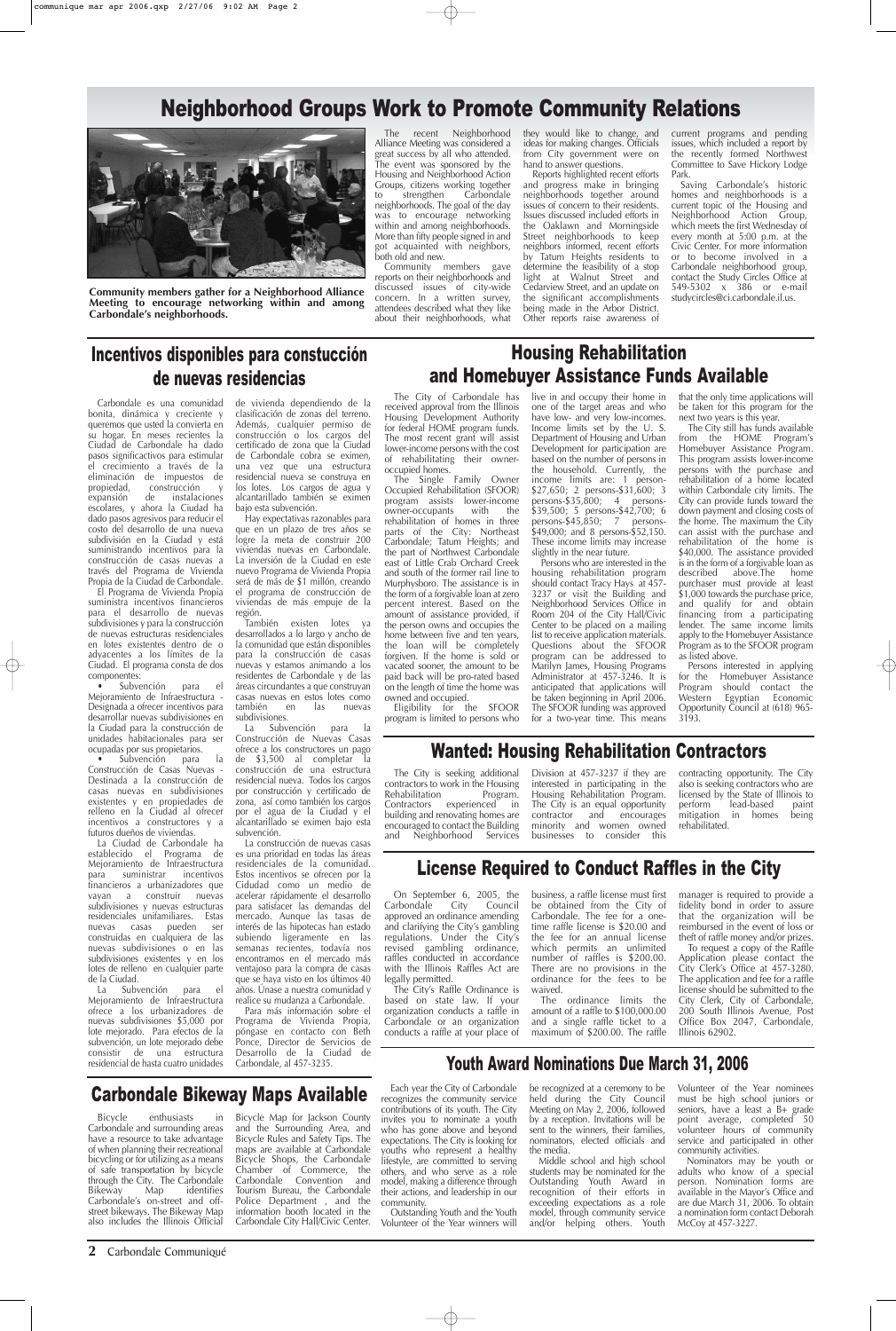The Carbondale area has a number of creek systems which are susceptible to flooding during or soon after heavy storms. These creek systems include the Little Crab Orchard Creek, Crab Orchard Creek, Piles Fork Creek, Plum Creek,

Glades Creek, and Drury Creek. Flooding in Carbondale is relatively infrequent, however there is potential for flooding and road closures in low lying areas from overflows of these creek systems.

The City of Carbondale Planning Services Division can assist property owners, lenders, insurance agents and real estate agents in determining flood hazards for individual properties within the City and within the City's mile and one half zoning jurisdiction. The Planning Services Division can be reached at 457-3235. Flood maps and flood protection references are also available at the Carbondale Public Library.

• If your property is next to a ditch or stream, please do your part and keep the banks clear of brush and debris. The Public Works Maintenance and Environmental Services Division also has a stream maintenance program which may help remove major blockages such as downed trees. To report illegal dumping or debris in ditches and streams you should contact the Building and Neighborhood Services Division at 457-3237 or the Maintenance and Environmental Services Division

There are several things you can do to reduce flood hazards in the community.

• Do not dump or throw anything into the ditches or streams. Even grass clippings and branches can accumulate

and plug channels. A plugged channel cannot carry water and when it rains the storm water is likely to flood adjoining areas.

at 457-3275. • Always check with the Planning Services Division before you build on, alter, regrade, or fill on your property. A Flood Plain Development Permit may be needed to ensure that flood plain development<br>regulations are met. It is regulations are met. important to report unapproved construction activity within designated flood plains to the Planning Services Division at 457-3235.

#### **FLOOD SAFETY**

**Do not walk through flowing water.** Drowning is the number one cause of flood related deaths, mostly during flash floods. Currents can be deceptive, six inches of moving

water can jolt a person off their feet.

**Do not drive through a flooded area.** More people drown in their cars than anywhere else. Don't drive around road barriers, as the water levels may be higher than expected and/or the road or bridge may be washed out.

**Stay away from power lines and electrical wires.** The second highest cause of flood related deaths after drowning is electrocution. Electrical current can travel through water. Report downed power lines to the Ameren CIPS or Egyptian Electric Cooperative. Don't use appliances or motors that have gotten wet, unless they have been taken apart, cleaned and dried. If flooding is imminent, turn off the electricity at the main electrical panel.

Be alert for gas leaks. Use a flashlight to inspect for damage. Don't smoke or use candles,

lanterns, or open flames unless you know the gas has been turned off and the area has been ventilated. If flooding is imminent, turn off the gas at the gas meter or propane tank.

#### **FLOOD INSURANCE**

If you don't have flood insurance, talk to your insurance agent. Homeowner's insurance policies do not cover damage from floods. However, because the City of Carbondale participates in the National Flood Insurance Program, you can purchase a separate flood insurance policy. This insurance is backed by the federal government and is available to everyone, even for properties that have been flooded.

The City of Carbondale has been designated by the National Flood Insurance Program (NFIP) Community Rating System as a Class 9. The Community Rating System classification applies flood insurance premium credits to help lower the cost of flood insurance for property owners<br>within the Carbondale Carbondale community, based on the City's efforts to exceed minimum NFIP requirements for flood plain

management and public information activities.

#### **FLOOD PROOFING**

Many houses, even those not in the flood plain, have sanitary sewers that may back up into the

basement during heavy rains. A backwater valve can be installed in a floor drain and sanitary sewer drain to prevent backflow into a building. A licensed plumber should be consulted for the installation of a backwater valve.

Other ways to protect a building from flood damage are to make your walls waterproof and place watertight closures over the doorways. If flooding is imminent, sand bags can be installed around doorways and basement windows to prevent storm waters from entering a building. In addition, you may keep the water away by regrading your lot to direct water away from your building. Contact the Building and Neighborhood Services Division for additional information on flood proofing and retrofitting flood prone structures at 457- 3237.

Carbondale Communiqué **3**

Friday, April 14 **Good Friday** Monday, May 29 Memorial Day Tuesday, July 4 Independence Day Monday, September 4 Labor Day Friday, November 10 Veterans Day Thursday, November 23 Thanksgiving Day \*Friday, November 24 Day After Thanksgiving Monday, December 25 Christmas Day

The City of Carbondale has funds available for businesses in the downtown district to improve and update the look of their store fronts. Improvements to existing facades and the facade portion of additions to existing buildings are defined as that portion of the building facing a pubic way. Improvements to the facade include structural and non-structural repairs and maintenance in keeping with the style of the original structure. Eligible facade improvements are installation of canopies and awnings, inclusion of energy efficient windows and doors, and reconstruction and refinishing of all surfaces and other related architectural appurtenances of the facade. The improvements as determined for this program are to be in keeping with the historical continuity of the area.

The City will fund up to 100% of the facade improvement at an interest rate set at 3 points below the prime rate with a maximum rate of 7% and a minimum rate of 3%. The interest rate shall be established on the date the loan agreement is signed and shall remain constant through the entire term of the loan which shall not exceed 10 years. The maximum amount of the City loan is based on \$40 per surface square foot of facade or \$20,000.00, whichever is less. The City Manager shall have the authority to approve a loan in excess of these amounts when there is a change in ownership or use of the building, when there are special circumstances related to the number or size of the facade(s), or an increase improvement cost due to special materials or historic preservation. The City's loan cannot exceed the total facade improvement cost. Loans are secured by the City obtaining a mortgage on the property and a personal guarantee of repayment from the applicant. Loans will be granted on a first come, first served basis within the limits of available resources.

Interested applicants must submit a completed application with facade drawings, cost estimates and financial statements to the City of Carbondale<br>Development Services Department for Development Services Department for consideration. Improvements proposed are subject to existing City codes and ordinances and the responsibility for permits and approvals rests with the applicant. Applicants are encouraged to consult with the Preservation Commission for buildings that are listed on the Commission's inventory of historic properties.

For more information about the Downtown Facade Improvement Loan Program and to obtain an application, contact the Development Services Department at 457-3248 or stop by its office in City Hall at 200 S. Illinois Avenue. Property owners are also encouraged to contact Carbondale Main Street at 529-8040 for additional incentive programs for facade improvements.

### Downtown Facade Improvement Loan Funds Available

Flood Protection Information

Carbondale Conversations for Community Action now has four action groups working on issues related to Community and Police Working Together. The projects were selected at the Action Forum on November 5, 2005 and the groups are encouraging additional volunteers who are interested in attending a monthly meeting and contributing their ideas. The four action groups are Continuing the Dialogue, Education, Youth<br>Involvement and Police Involvement Recognition.

Participants in the Continuing the Dialogue Action Group want to encourage discussions about community and Police relations by engaging people in dialogue on an individual level. This group identified as helpful and empowering the simple process of

speaking openly, being heard, and listening to others. Especially appreciated was the informality of the dialogue with Police and community members whom they might not otherwise meet. This group hopes that discussions will grow in popularity and involve more people.

Another group is working on Youth Involvement. As a first step, it wants to raise awareness about negative influences on youth and build a community-based effort to provide more supervised activities for youth.

The Education Action Group is preparing a public presentation to be scheduled in April 2006, starting with the topic of "What to do when stopped by the Police". Participants involved in the discussions are interested in making citizens better informed in police protocol.

The Police Recognition Action Group is looking at ways to show appreciation to the Police for their work. This group is making plans for a recognition event to be scheduled in May 2006 in the<br>Civic Center. Carbondale Center. Conversations for Community Action is a volunteer program. Citizen participation is encouraged.

For information about these groups or to find out about upcoming meetings or events, contact the Study Circles Office at 549-5302 x 386 or e-mail studycircles@ci.carbondale.il.us.

Carbondale Conversations for Community Action is a program of the Carbondale Human Relations Commission.

#### Carbondale Action Groups Encourage Volunteers

### Refuse and Recycling Collection Holiday Schedule

Following is a list of 2006 holidays which the City will observe:

When a holiday occurs prior to the regular refuse and recycling collection day, collection will be occur one day later than normal.

\*Refuse and recycling scheduled for Thursday, November 23 (Thanksgiving Day) will be collected on Friday, November 24 even though this is a scheduled City holiday and City offices will be closed.

If you have any questions concerning this schedule, please feel free to call the Maintenance and Environmental Services office at 457-3275.

Seasonal Employment Opportunities

## Available With the City of Carbondale Early each spring, generally

in March, the City begins the process of hiring its Temporary (Seasonal) Positions which usually include a Weed Control Inspector, four Public Works Seasonal Workers, four Cedar Lake Maintenance Workers, a Head Lifeguard and numerous Lifeguards. Job opening announcements for these positions are posted at City Hall, are available on the<br>City's Web site at City's Web site at www.ci.carbondale.il.us under Job Opportunities and on CityVision 16 (Mediacom Channel 16). In addition, ads are also run in the Southern Illinoisan newspaper and, for the Lifeguard positions, in the Daily Egyptian.

The City's Application for Employment forms are available at City Hall at the Receptionist's desk and in the Human Resources Office. The application form may also be downloaded from www.ci.carbondale.il.us.

Applications are reviewed and candidates are selected for interviews based on their qualifications and interviewed by a team of management personnel. This team makes recommendations for filling these positions to the City Manager who makes the final<br>decision. The City of The City of<br>encourages Carbondale<br>female and minority applicants. The City of Carbondale is an equal opportunity employer. For more information about employment opportunities with the City of Carbondale contact the Human Resources Office at 457-3328.

Haven't you Heard...